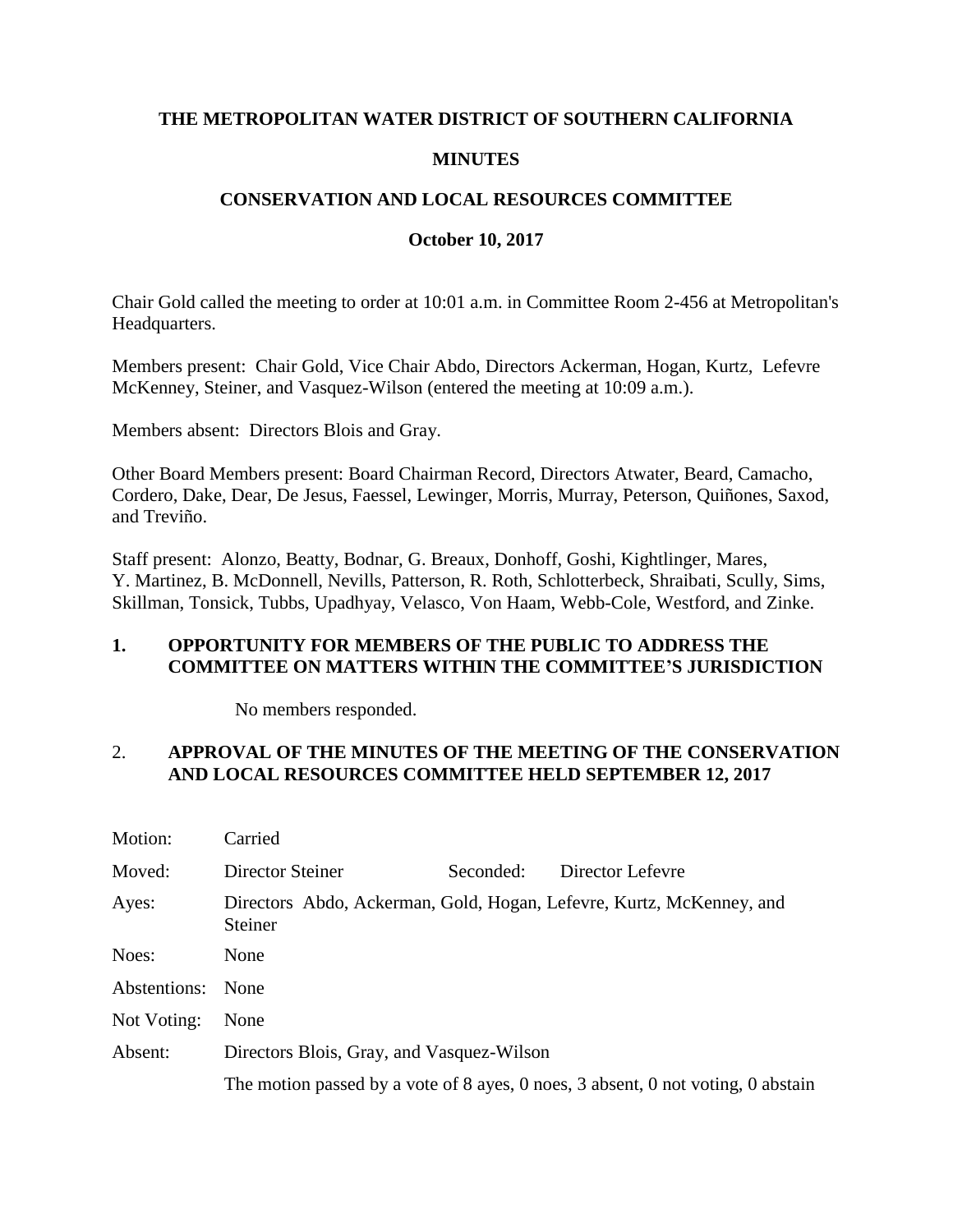## **3. CHAIRMAN'S REPORT**

## **4. BOARD INFORMATION ITEMS**

| а. | Subject:      | <b>Update on Conservation Program</b>                                                                                                                                      |
|----|---------------|----------------------------------------------------------------------------------------------------------------------------------------------------------------------------|
|    | Presented by: | Bill McDonnell, Manager, Water Efficiency Team<br>Alice Webb-Cole, Sr. Resource Specialist, Water Efficiency<br>Team<br>Deven Upadhyay, Manager, Water Resource Management |

Mr. Bill McDonnell, Manager, Water Efficiency Team, presented an overview of the Conservation Program and the SoCal Gas Memorandum of Understanding. He discussed various conservation devices and their efficiency. He reviewed the conservation program's expenditures and the Water Savings Incentive Program.

Mrs. Alice Webb-Cole, Sr. Resource Specialist, Water Efficiency Team, gave a presentation regarding the trends in the Conservation Program. She discussed trends related to indoor and outdoor water efficiency devices, residential and public landscaping, and the Turf Removal Program. Mrs. Webb-Cole provided an overview of the next steps in the Conservation Program.

Mr. Deven Upadhyay, Manager, Water Resource Management Group gave a presentation on the gallons per capita per day (GPCD) water use. He talked about the various ways GPCD can be calculated, the factors that might affect GPCD and the State Board reporting on GPCD.

Mr. Upadhyay mentioned that an expert in GPCD, Dr. Kurt Schwabe, from UC Riverside and University of Adelaide has been invited to speak at the November CLR Committee.

## **5. COMMITTEE ITEMS**

None

## **6. FOLLOW-UP ITEMS**

None

#### 7. **FUTURE AGENDA ITEMS**

None